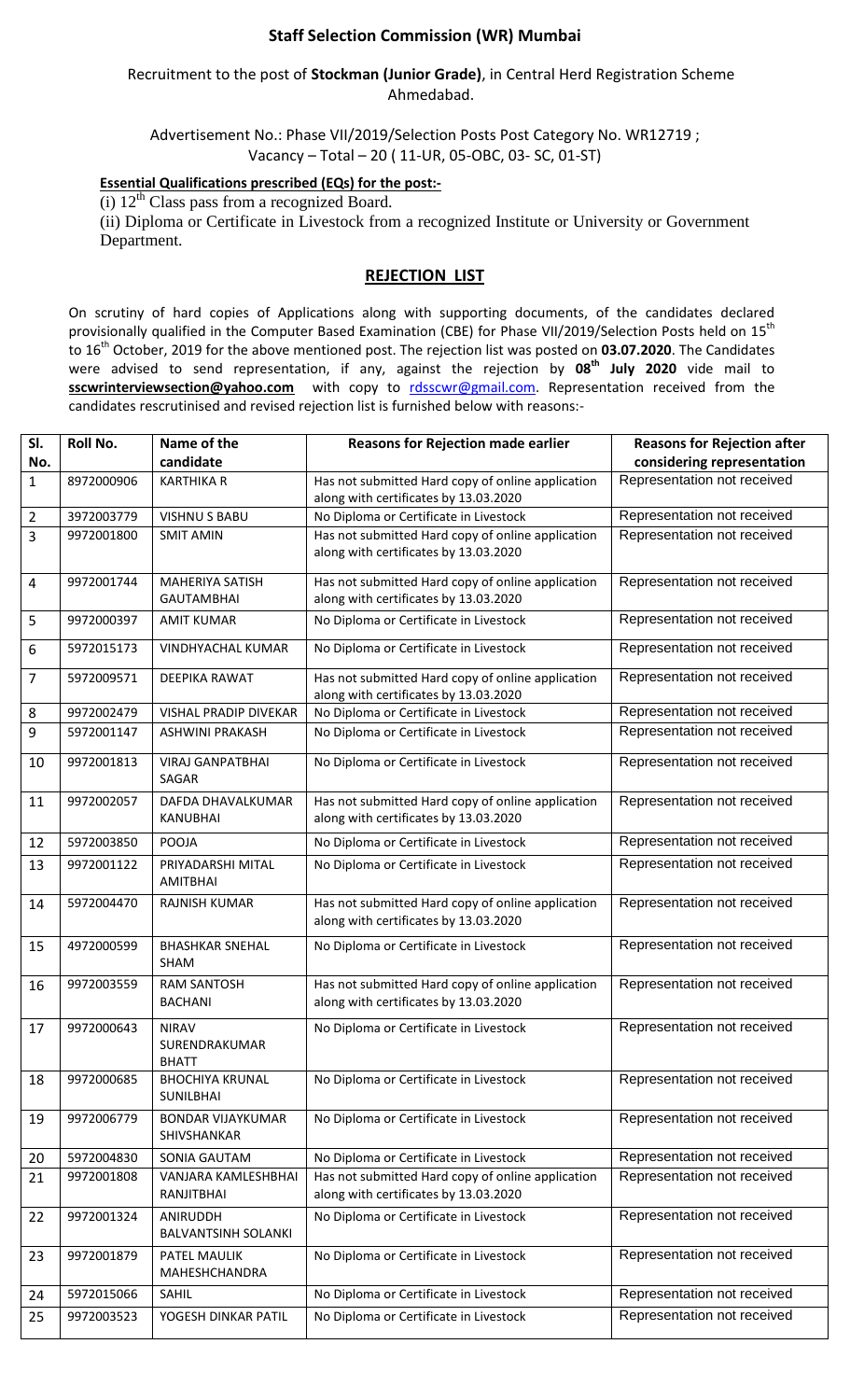| $**$ |  | ** |  |
|------|--|----|--|
|      |  |    |  |

| 26       | 9972002834               | ISHRAT SULTANA MOHD<br><b>ABDUL QAVI</b>             | Has not submitted Hard copy of online application<br>along with certificates by 13.03.2020                                          | Representation not received                                |
|----------|--------------------------|------------------------------------------------------|-------------------------------------------------------------------------------------------------------------------------------------|------------------------------------------------------------|
| 27       | 5972003025               | <b>CHINMAY KAKA</b>                                  | No Diploma or Certificate in Livestock                                                                                              | Representation not received                                |
| 28       | 2972000895               | CHANDAN KUMAR                                        | No Diploma or Certificate in Livestock                                                                                              | Representation not received                                |
| 29       | 9972002013               | AKASHKUMAR<br><b>BALDEVBHAI PARMAR</b>               | Has not submitted Hard copy of online application<br>along with certificates by 13.03.2020                                          | Representation not received                                |
| 30       | 9972002038               | <b>GOHIL KAVANKUMAR</b><br><b>VINODBHAI</b>          | Has not submitted Hard copy of online application<br>along with certificates by 13.03.2020                                          | Representation not received                                |
| 31       | 5972030513               | MUNI RAJ MEENA                                       | No Diploma or Certificate in Livestock                                                                                              | Representation not received                                |
| 32       | 9972000746               | KRUNAL KIRITKUMAR<br><b>JOSHI</b>                    | Has not submitted Hard copy of online application<br>along with certificates by 13.03.2020                                          | Representation not received                                |
| 33       | 4972001070               | <b>RAVI SEN</b>                                      | No Diploma or Certificate in Livestock                                                                                              | Representation not received                                |
| 34       | 1972100348               | MANISHA MANDAL                                       | Has not submitted Hard copy of online application<br>along with certificates by 13.03.2020                                          | Representation not received                                |
| 35       | 9972001909               | <b>DODIYA</b><br>DARSHANABAHEN<br><b>HASMUKHBHAI</b> | Has not submitted Hard copy of online application<br>along with certificates by 13.03.2020                                          | Representation not received                                |
| 36       | 9972001995               | AGRAWAL CHIRAG<br><b>JASHVANTBHAI</b>                | No Diploma or Certificate in Livestock                                                                                              | Representation not received                                |
| 37       | 9972002390               | <b>PARMAR TEJAS</b><br><b>NAGINBHAI</b>              | Has not submitted Hard copy of online application<br>along with certificates by 13.03.2020                                          | Representation not received                                |
| 38       | 9972007881               | <b>UKEY SOURABH</b><br>LAXMANRAO                     | No Diploma or Certificate in Livestock                                                                                              | Representation not received                                |
| 39       | 4972200849               | <b>WAGHADE AKHIL</b><br>NARAYAN                      | Has not submitted Hard copy of online application<br>along with certificates by 13.03.2020                                          | Representation not received                                |
| 40       | 2972004181               | <b>TANMOY GHOSH</b>                                  | Has not submitted Hard copy of online application                                                                                   | Representation not received                                |
| 41       | 8972008005               | AMANANA SAI VIKAS                                    | along with certificates by 13.03.2020<br>Has not submitted Hard copy of online application<br>along with certificates by 13.03.2020 | Representation not received                                |
| 42       | 9972002329               | PATEL CHIRAGBHAI<br><b>BABUBHAI</b>                  | Has not submitted Hard copy of online application<br>along with certificates by 13.03.2020                                          | Representation not received                                |
| 43       | 9972001796               | SALAVI JALDIP<br>VASANTBHAI                          | No Diploma or Certificate in Livestock                                                                                              | Representation not received                                |
| 44       | 9972001788               | RAHUL A SOMAIYA                                      | No Diploma or Certificate in Livestock                                                                                              | Representation not received                                |
| 45       | 9972000535               | AKHTAR ASIFKHAN<br><b>ASGAR HUSSAIN</b>              | No Diploma or Certificate in Livestock                                                                                              | Representation not received                                |
| 46       | 9972000714               | <b>KAUSHAL MALHAR</b><br>YOGESHBHAI                  | No Diploma or Certificate in Livestock                                                                                              | Representation not received                                |
| 47       | 5972013238               | SATINDER JEET SINGH                                  | Has not submitted Hard copy of online application<br>along with certificates by 13.03.2020                                          | Representation not received                                |
| 48       | 8972006140               | <b>SANDES RAUTA</b>                                  | No Diploma or Certificate in Livestock                                                                                              | Representation not received                                |
| 49       | 9972000455               | CHIRAGKUMAR<br>JAYANTIBHAI PARMAR                    | No Diploma or Certificate in Livestock                                                                                              | Representation not received                                |
| 50       | 9972003593               | SANDEEPKUMAR YADAV                                   | No Diploma or Certificate in Livestock                                                                                              | Representation not received                                |
| 51       | 1972101439               | ANUP KUMAR RANJAN                                    | Has not submitted Hard copy of online application<br>along with certificates by 13.03.2020                                          | Representation not received                                |
| 52       | 9972000880               | <b>BHARMAL MURTUZA</b><br><b>MUSTUFA</b>             | No Diploma or Certificate in Livestock                                                                                              | Representation not received                                |
| 53       | 5972012662               | PRADEEP YADAV                                        | Has not submitted Hard copy of online application<br>along with certificates by 13.03.2020                                          | Representation not received                                |
| 54       | 4972200587               | <b>BHUJADE SAJAN VILAS</b>                           | No Diploma or Certificate in Livestock                                                                                              | Representation not received                                |
| 55       | 9972001967               | PARMAR DHIMANT<br><b>PRAVINBHAI</b>                  | No Diploma or Certificate in Livestock                                                                                              | Representation not received                                |
| 56       | 9972002212               | SHUKLA SHIVANI<br>PREMPRAKASH                        | Has not submitted Hard copy of online application<br>along with certificates by 13.03.2020                                          | Representation not received                                |
| 57       | 5972003062               | <b>PANKAJ</b>                                        | Has not submitted Hard copy of online application<br>along with certificates by 13.03.2020                                          | Representation not received                                |
| 58       | 1972101387<br>4972200901 | SAURABH KUMAR                                        | No Diploma or Certificate in Livestock                                                                                              | Representation not received<br>Representation not received |
| 59       |                          | RAMASHANKAR                                          | No Diploma or Certificate in Livestock                                                                                              | Representation not received                                |
| 60<br>61 | 9972000477<br>9972001290 | <b>JIGNESH MAKWANA</b><br><b>DESAI VIPULBHAI</b>     | No Diploma or Certificate in Livestock<br>No Diploma or Certificate in Livestock                                                    | Representation not received                                |
|          |                          | BHAGVANBHAI                                          |                                                                                                                                     |                                                            |
| 62       | 8972005989               | <b>TAKTODE KRUSHNA</b><br>CHANDRAO                   | Has not submitted Hard copy of online application<br>along with certificates by 13.03.2020                                          | Representation not received                                |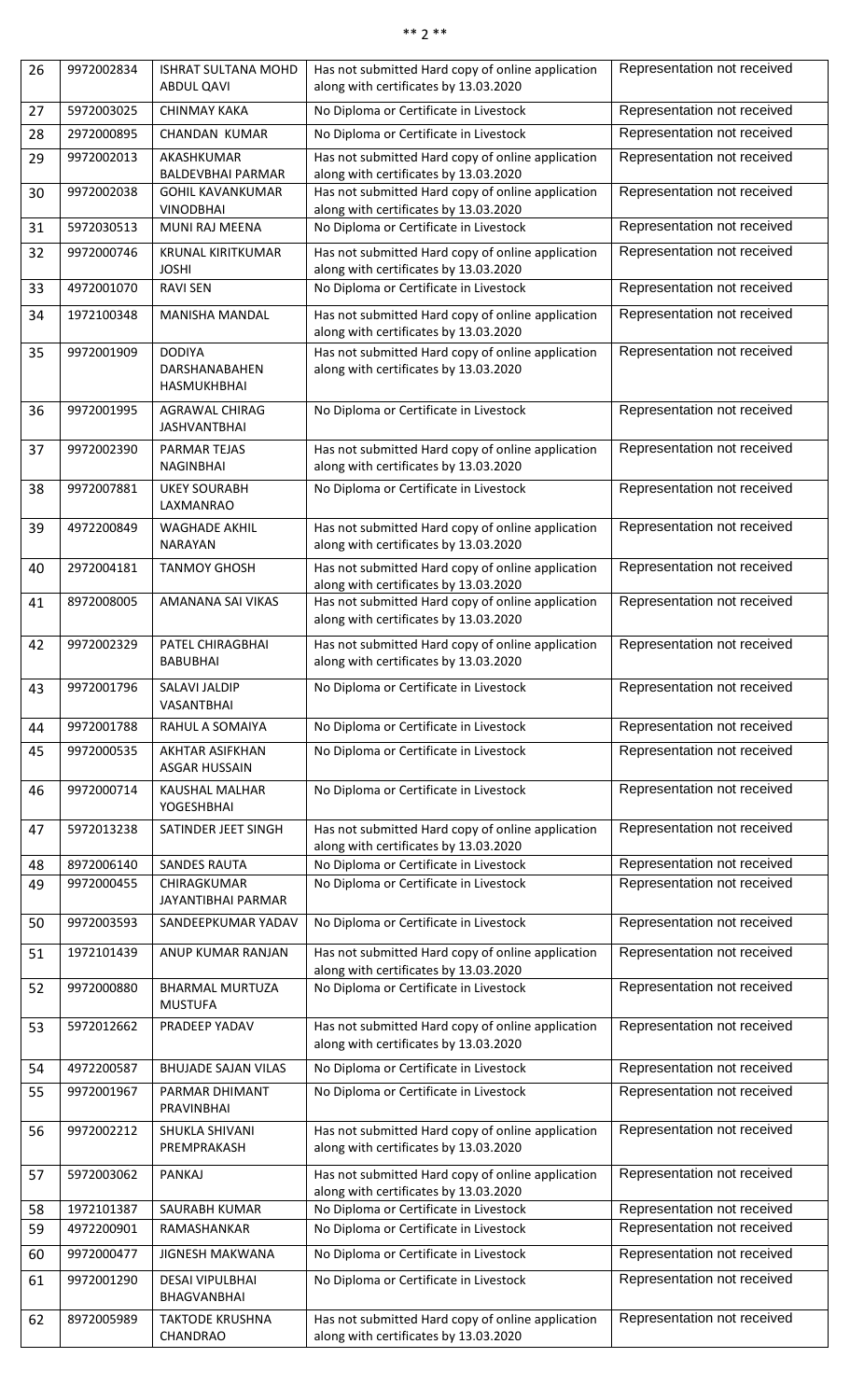| <b>SK 36</b> |  | $\ast\ast$ |  |
|--------------|--|------------|--|
|              |  |            |  |

| 63 | 9972001716 | <b>RATHOD NAYANKUMAR</b><br>RATILAL            | Has not submitted Hard copy of online application<br>along with certificates by 13.03.2020 | Representation not received |
|----|------------|------------------------------------------------|--------------------------------------------------------------------------------------------|-----------------------------|
| 64 | 9972001423 | RAYJADA YAKSHRAJSINH<br><b>KIRITSINH</b>       | Has not submitted Hard copy of online application<br>along with certificates by 13.03.2020 | Representation not received |
| 65 | 5972015117 | <b>VIJAY KUMAR</b>                             | No Diploma or Certificate in Livestock                                                     | Representation not received |
| 66 | 9972001643 | KRUNALKUMAR                                    | No Diploma or Certificate in Livestock                                                     | Representation not received |
|    |            | VALJIBHAI VADKAR                               |                                                                                            |                             |
| 67 | 5972005346 | RELISHA RANJAN                                 | No Diploma or Certificate in Livestock                                                     | Representation not received |
| 68 | 9972007958 | <b>BHOWATE ATISH</b><br>RAMESH                 | Has not submitted Hard copy of online application<br>along with certificates by 13.03.2020 | Representation not received |
| 69 | 9972003563 | SUBASH LALLAN YADAV                            | No Diploma or Certificate in Livestock                                                     | Representation not received |
| 70 | 1972102543 | NITESH KUMAR                                   | Has not submitted Hard copy of online application<br>along with certificates by 13.03.2020 | Representation not received |
| 71 | 9972001549 | <b>AMIN APURVA</b><br>RAMESHBHAI               | No Diploma or Certificate in Livestock                                                     | Representation not received |
| 72 | 9972008100 | <b>AKSHAY MENDHE</b>                           | No Diploma or Certificate in Livestock                                                     | Representation not received |
| 73 | 1972100393 | <b>ABHISHEK KUMAR</b><br>SHARMA                | No Diploma or Certificate in Livestock                                                     | Representation not received |
| 74 | 8972009330 | <b>PONNANA</b><br><b>MOHANARAO</b>             | No Diploma or Certificate in Livestock                                                     | Representation not received |
| 75 | 9972000980 | <b>JASH NARENDRABHAI</b><br><b>MAKWANA</b>     | No Diploma or Certificate in Livestock                                                     | Representation not received |
| 76 | 5972017679 | AKASH SINGH SOLANKI                            | No Diploma or Certificate in Livestock                                                     | Representation not received |
| 77 | 9972008060 | SHENDRE                                        | No Diploma or Certificate in Livestock                                                     | Representation not received |
| 78 | 9972002291 | ZALA PANKAJBHAI<br>RAMESHBHAI                  | Has not submitted Hard copy of online application<br>along with certificates by 13.03.2020 | Representation not received |
| 79 | 9972001836 | KETUL DIPAK NIKHARE                            | Has not submitted Hard copy of online application<br>along with certificates by 13.03.2020 | Representation not received |
| 80 | 2972004828 | SOUMYAJIT GOSWAMI                              | Has not submitted Hard copy of online application<br>along with certificates by 13.03.2020 | Representation not received |
| 81 | 9972002348 | <b>RATHWA</b><br>SANDEEPKUMAR<br>SUMANBHAI     | Has not submitted Hard copy of online application<br>along with certificates by 13.03.2020 | Representation not received |
| 82 | 2972003831 | SHIVAM YADAV                                   | No Diploma or Certificate in Livestock                                                     | Representation not received |
| 83 | 5972030863 | CHHUTAN LAL MEENA                              | Has not submitted Hard copy of online application<br>along with certificates by 13.03.2020 | Representation not received |
| 84 | 9972003169 | KADAM ABHISHEK<br>ANANT                        | Has not submitted Hard copy of online application<br>along with certificates by 13.03.2020 | Representation not received |
| 85 | 3972001324 | <b>NAVANEETH R</b>                             | No Diploma or Certificate in Livestock                                                     | Representation not received |
| 86 | 5972029948 | YASHWANT KALAL                                 | No Diploma or Certificate in Livestock                                                     | Representation not received |
| 87 | 9972007745 | <b>GORE UDDHAV VITTHAL</b>                     | Has not submitted Hard copy of online application<br>along with certificates by 13.03.2020 | Representation not received |
| 88 | 9972000656 | PARMAR RUPESHBHAI                              | Has not submitted Hard copy of online application<br>along with certificates by 13.03.2020 | Representation not received |
| 89 | 5972004845 | YENGKHOM TABASINI<br><b>DEVI</b>               | Has not submitted Hard copy of online application<br>along with certificates by 13.03.2020 | Representation not received |
| 90 | 5972018817 | <b>RAKESH</b>                                  | No Diploma or Certificate in Livestock                                                     | Representation not received |
| 91 | 1972100844 | <b>SALONI GUPTA</b>                            | No Diploma or Certificate in Livestock                                                     | Representation not received |
| 92 | 5972025392 | <b>DEEPAK JANGIR</b>                           | Has not submitted Hard copy of online application<br>along with certificates by 13.03.2020 | Representation not received |
| 93 | 9972001295 | <b>RAVI PATEL</b>                              | Has not submitted Hard copy of online application<br>along with certificates by 13.03.2020 | Representation not received |
| 94 | 9972001240 | <b>SHAKYA TILAK</b><br><b>MANSARAM</b>         | No Diploma or Certificate in Livestock                                                     | Representation not received |
| 95 | 9972000367 | <b>GHODADARA</b><br>NIKESHKUMAR<br>SHAMBHUBHAI | Has not submitted Hard copy of online application<br>along with certificates by 13.03.2020 | Representation not received |
| 96 | 1972103248 | <b>VIKASH KUMAR</b><br><b>CHAUBEY</b>          | No Diploma or Certificate in Livestock                                                     | Representation not received |
| 97 | 5972012304 | <b>DEEPAK</b>                                  | No Diploma or Certificate in Livestock                                                     | Representation not received |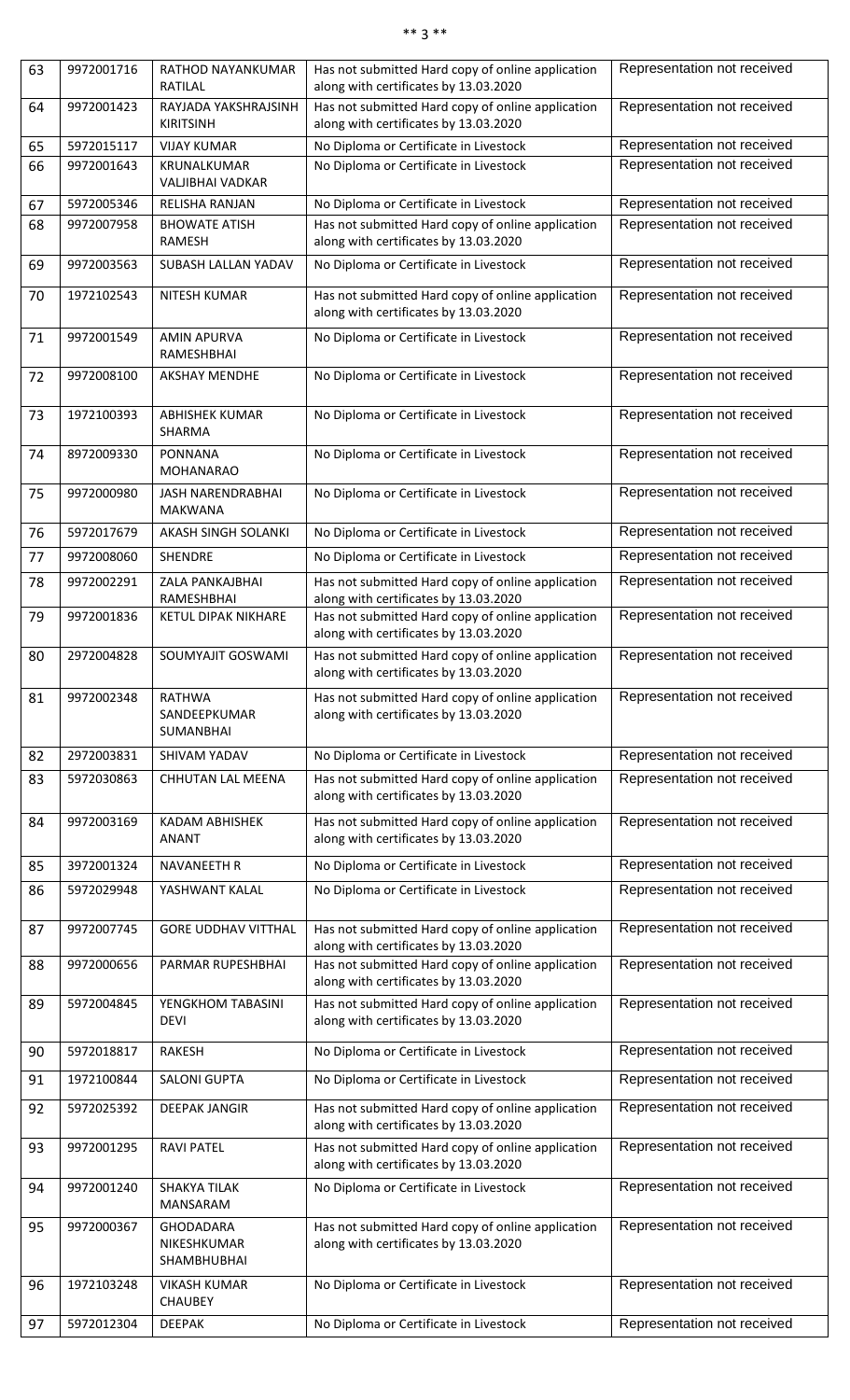## \*\* 4 \*\*

| 98  | 9972001795 | CHAUHAN AVINASH<br>RAJARAM                          | No Diploma or Certificate in Livestock                                                     | Representation not received                                                                                 |
|-----|------------|-----------------------------------------------------|--------------------------------------------------------------------------------------------|-------------------------------------------------------------------------------------------------------------|
| 99  | 9972001894 | VIMALKUMAR<br>MANSUKHBHAI<br>VAGHELA                | Has not submitted Hard copy of online application<br>along with certificates by 13.03.2020 | Representation not received                                                                                 |
| 100 | 1972300186 | DHEERAJ KUMAR                                       | Has not submitted Hard copy of online application<br>along with certificates by 13.03.2020 | Representation not received                                                                                 |
| 101 | 5972024692 | SURAJ AGARWAL                                       | No Diploma or Certificate in Livestock                                                     | Representation not received                                                                                 |
| 102 | 8972004293 | K VISHNU VARDHAN                                    | No Diploma or Certificate in Livestock                                                     | Representation not received                                                                                 |
| 103 | 9972004190 | SALVE AKSHAY<br><b>BHIMRAO</b>                      | No Diploma or Certificate in Livestock                                                     | Representation not received                                                                                 |
| 104 | 9972001753 | SOLANKI MANOJKUMAR<br><b>BHARATBHAI</b>             | Has not submitted Hard copy of online application<br>along with certificates by 13.03.2020 | Representation not received                                                                                 |
| 105 | 9972001361 | <b>BRIJESHKUMAR SONI</b>                            | Has not submitted Hard copy of online application<br>along with certificates by 13.03.2020 | Representation not received                                                                                 |
| 106 | 9972001999 | <b>SHAH PARTH</b><br>BHADRESHKUMAR                  | Has not submitted Hard copy of online application<br>along with certificates by 13.03.2020 | Representation not received                                                                                 |
| 107 | 9972001794 | RATHOD AKASHKUMAR<br>RAMANBHAI                      | Has not submitted Hard copy of online application<br>along with certificates by 13.03.2020 | Representation not received                                                                                 |
| 108 | 9972002104 | PRAJAPATI<br>ARPANKUMAR<br><b>RAJESHBHAI</b>        | Has not submitted Hard copy of online application<br>along with certificates by 13.03.2020 | Representation not received                                                                                 |
| 109 | 9972007972 | <b>KALSARE KHANDU</b><br><b>BHIMRAO</b>             | No Diploma or Certificate in Livestock                                                     | Representation not received                                                                                 |
| 110 | 9972001233 | <b>RATHOD</b><br>KAUSHALKUMAR<br>NATVARLAL          | No Diploma or Certificate in Livestock                                                     | Representation not received                                                                                 |
| 111 | 9972000898 | <b>ABHISHEK ASHOKBHAI</b><br><b>HARIYANI</b>        | Has not submitted Hard copy of online application<br>along with certificates by 13.03.2020 | Representation not received                                                                                 |
| 112 | 8972005602 | KOTESH LUNAVATH                                     | Has not submitted Hard copy of online application<br>along with certificates by 13.03.2020 | Representation not received                                                                                 |
| 113 | 9972002281 | CHAUHAN<br>SHESHALKUMAR<br><b>SURESHBHAI</b>        | Has not submitted Hard copy of online application<br>along with certificates by 13.03.2020 | Representation not received                                                                                 |
| 114 | 9972003950 | SINGH PRIYADARSHAN<br><b>AJAYKUMAR</b>              | No Diploma or Certificate in Livestock                                                     | Representation not received                                                                                 |
| 115 | 9972002658 | <b>EKHANDE PRIYANKA</b><br><b>VITTHAL</b>           | Has not submitted Hard copy of online application<br>along with certificates by 13.03.2020 | Representation not received                                                                                 |
| 116 | 9972001345 | <b>BHAVIN R CHAUHAN</b>                             | Has not submitted Hard copy of online application<br>along with certificates by 13.03.2020 | Representation not received                                                                                 |
| 117 | 9972001973 | PATEL HARSHKUMAR<br><b>JASVANTBHAI</b>              | Has not submitted Hard copy of online application<br>along with certificates by 13.03.2020 | Representation not received                                                                                 |
| 118 | 4972000541 | NITIKA PARIHAR                                      | No Diploma or Certificate in Livestock                                                     | Representation not received                                                                                 |
| 119 | 5972029093 | <b>RAM GOPAL MEENA</b>                              | No Diploma or Certificate in Livestock                                                     | Representation not received                                                                                 |
| 120 | 9972003256 | <b>CHATURVEDI JYOTI</b><br>INDRAGOPAL               | Has not submitted Hard copy of online application<br>along with certificates by 13.03.2020 | Soft copy not accepted as per result<br>write up para No.8 & Advt. Notice<br>Phase-VII/2019 Para No. 17 (x) |
| 121 | 9972001832 | <b>CHAUHAN</b><br>PRAKASHKUMAR<br><b>HIRABHAI</b>   | Has not submitted Hard copy of online application<br>along with certificates by 13.03.2020 | Representation not received                                                                                 |
| 122 | 9972001694 | <b>PARMAR</b><br>ADARSHKUMAR<br>BALVANTBHAI         | Has not submitted Hard copy of online application<br>along with certificates by 13.03.2020 | Representation not received                                                                                 |
| 123 | 9972002330 | PATEL KRISHNAKANT<br><b>KANUBHAI</b>                | No Diploma or Certificate in Livestock                                                     | Representation not received                                                                                 |
| 124 | 9972001954 | <b>MOURYA LAXMI</b><br>SHRIASHRAY                   | No Diploma or Certificate in Livestock                                                     | Representation not received                                                                                 |
| 125 | 9972001814 | <b>SOLANKI</b><br>DHAVALKUMAR<br><b>BHAGVANBHAI</b> | Has not submitted Hard copy of online application<br>along with certificates by 13.03.2020 | Representation not received                                                                                 |
| 126 | 9972001893 | SARTHAKKUMAR<br>RAJENDRAKUMAR<br><b>TRIVEDI</b>     | Has not submitted Hard copy of online application<br>along with certificates by 13.03.2020 | Representation not received                                                                                 |
| 127 | 9972000236 | AKSHAY DHIRAJLAL<br>CHOTALIYA                       | Has not submitted Hard copy of online application<br>along with certificates by 13.03.2020 | Representation not received                                                                                 |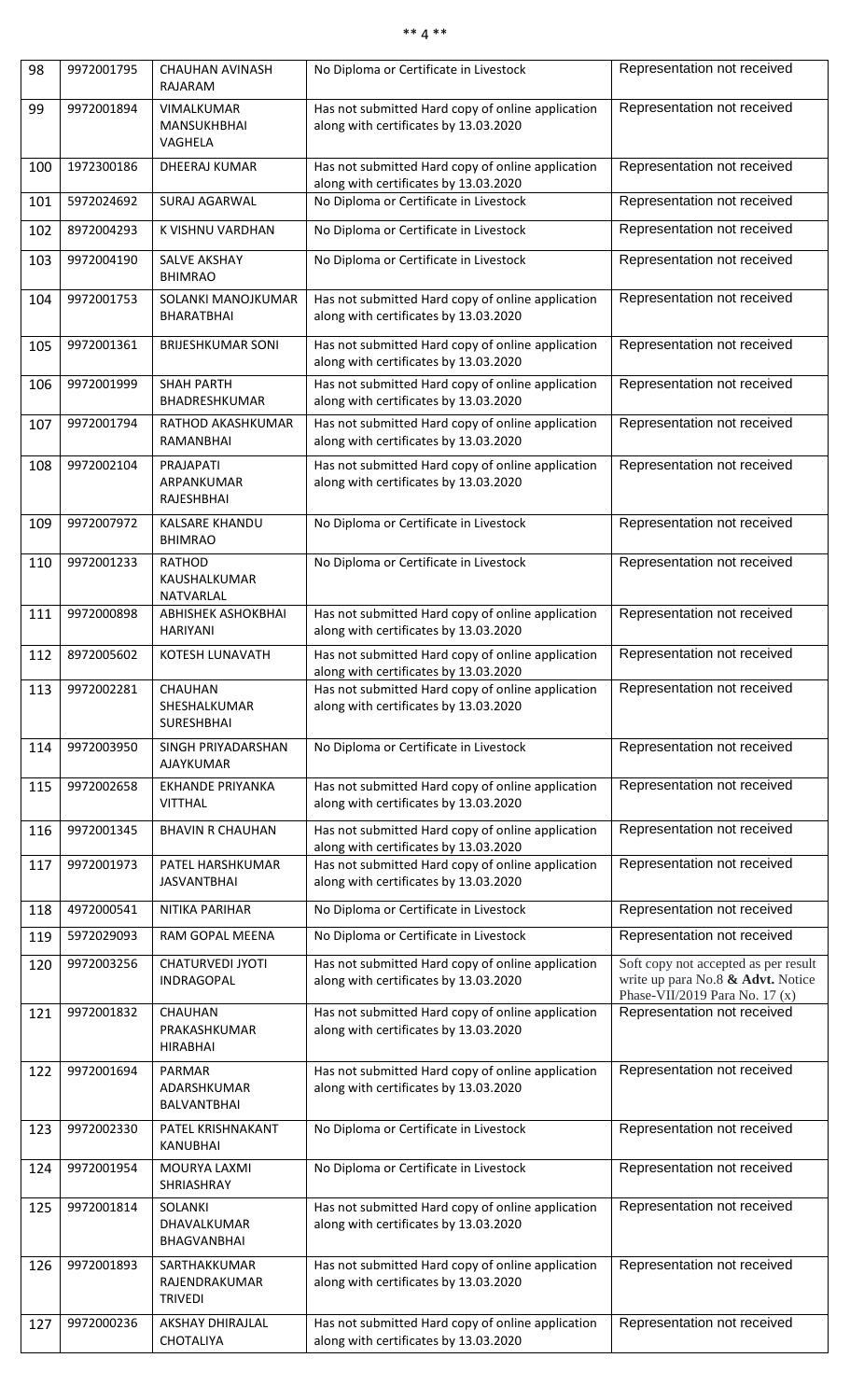# \*\* 5 \*\*

| 128 | 8972004528 | PALTHYA NARENDAR                                    | No Diploma or Certificate in Livestock                                                     | Representation not received    |
|-----|------------|-----------------------------------------------------|--------------------------------------------------------------------------------------------|--------------------------------|
| 129 | 9972001991 | <b>AGRAVAL VISHAL</b><br><b>JASHVANTBHAI</b>        | No Diploma or Certificate in Livestock                                                     | Representation not received    |
| 130 | 3972006576 | SARATHLAL V V                                       | No Diploma or Certificate in Livestock                                                     | Representation not received    |
| 131 | 4972200768 | <b>AWALE ASHISH</b><br>PRAMOD                       | No Diploma or Certificate in Livestock                                                     | Representation not received    |
| 132 | 2972007741 | <b>AMIT KUMAR</b>                                   | Has not submitted Hard copy of online application<br>along with certificates by 13.03.2020 | Representation not received    |
| 133 | 9972000631 | PARMAR RONAKKUMAR<br><b>BIPINCHANDRA</b>            | No Diploma or Certificate in Livestock                                                     | Representation not received    |
| 134 | 3972004838 | <b>RAHULTR</b>                                      | No Diploma or Certificate in Livestock                                                     | Representation not received    |
| 135 | 1972300345 | <b>SUNEEL KUMAR</b>                                 | No Diploma or Certificate in Livestock                                                     | Representation not received    |
| 136 | 1972401206 | SANTOSH KUMAR PATEL                                 | Has not submitted Hard copy of online application<br>along with certificates by 13.03.2020 | Representation not received    |
| 137 | 9972005547 | <b>VAIBHAV KRISHNA</b><br>MEDHEKAR                  | Has not submitted Hard copy of online application<br>along with certificates by 13.03.2020 | Representation not received    |
| 138 | 9972002879 | <b>BAGUL TUSHAR</b><br>SHANTILAL                    | Has not submitted Hard copy of online application<br>along with certificates by 13.03.2020 | Representation not received    |
| 139 | 8972002901 | <b>KALAISELVAN K</b>                                | No Diploma or Certificate in Livestock                                                     | Representation not received    |
| 140 | 9972002737 | <b>MALI SHUBHAM VIKAS</b>                           | No Diploma or Certificate in Livestock                                                     | Representation not received    |
| 141 | 5972013133 | <b>SUMIT SAINI</b>                                  | Has not submitted Hard copy of online application<br>along with certificates by 13.03.2020 | Representation not received    |
| 142 | 9972001969 | <b>PRAJAPATI</b><br>PARTHKUMAR<br><b>GIRISHBHAI</b> | No Diploma or Certificate in Livestock                                                     | Representation not received    |
| 143 | 9972004767 | <b>GHAYAL AMARSINHA</b><br><b>BHASKAR</b>           | Has not submitted Hard copy of online application<br>along with certificates by 13.03.2020 | Representation not received    |
| 144 | 5972030047 | RAGHUVEER SINGH<br>SANKHLA                          | No Diploma or Certificate in Livestock                                                     | Representation not received    |
| 145 | 9972002668 | <b>TORASKAR MAYURI</b><br><b>VITHOBA</b>            | Has not submitted Hard copy of online application<br>along with certificates by 13.03.2020 | Representation not received    |
| 146 | 9972008037 | <b>FARDE VINOD</b><br><b>MANSARAM</b>               | Has not submitted Hard copy of online application<br>along with certificates by 13.03.2020 | Representation not received    |
| 147 | 9972007889 | SAKHARE TATHAGAT<br><b>MUKUNDRAO</b>                | Has not submitted Hard copy of online application<br>along with certificates by 13.03.2020 | Representation not received    |
| 148 | 9972001816 | PRAJAPATI<br>HIRENKUMAR<br>SHAILESHBHAI             | No Diploma or Certificate in Livestock                                                     | Representation not received    |
| 149 | 5972025523 | <b>KAMAL KISHORE</b><br><b>CHOUHAN</b>              | No Diploma or Certificate in Livestock                                                     | Does not possess prescribed EQ |
| 150 | 9972007724 | PATIL YOGESH<br><b>RAVINDRA</b>                     | No Diploma or Certificate in Livestock                                                     | Representation not received    |
| 151 | 9972001957 | POOJA GAHLOT                                        | No Diploma or Certificate in Livestock                                                     | Representation not received    |
| 152 | 5972020987 | <b>DALEEP</b>                                       | Has not submitted Hard copy of online application<br>along with certificates by 13.03.2020 | Representation not received    |
| 153 | 9972001291 | <b>MAHERWADIYA</b><br>MAYANKKUMAR                   | Has not submitted Hard copy of online application<br>along with certificates by 13.03.2020 | Representation not received    |
| 154 | 9972001976 | LEUVA ASHIK<br><b>JESINGBHAI</b>                    | Has not submitted Hard copy of online application<br>along with certificates by 13.03.2020 | Representation not received    |
| 155 | 1972300617 | <b>MOHIT</b>                                        | No Diploma or Certificate in Livestock                                                     | Representation not received    |
| 156 | 9972001829 | <b>CHAUHAN RANDHIR</b><br>RANCHHODBHAI              | Has not submitted Hard copy of online application<br>along with certificates by 13.03.2020 | Representation not received    |
| 157 | 9972001804 | <b>MODI UMANG</b><br><b>AJAYKUMAR</b>               | No Diploma or Certificate in Livestock                                                     | Representation not received    |
| 158 | 8972006345 | <b>BADOLE RUPESH GITESH</b>                         | No Diploma or Certificate in Livestock                                                     | Representation not received    |
| 159 | 8972001259 | <b>INBA SEKAR B</b>                                 | Has not submitted Hard copy of online application<br>along with certificates by 13.03.2020 | Representation not received    |
| 160 | 1972102486 | PAPPU KUMAR                                         | Has not submitted Hard copy of online application<br>along with certificates by 13.03.2020 | Representation not received    |
| 161 | 9972001755 | <b>SUNILBHAI</b><br>MUKESHBHAI VEGAD                | No Diploma or Certificate in Livestock                                                     | Does not possess prescribed EQ |
| 162 | 9972007854 | MORE VIKRANT NANAJI                                 | Has not submitted Hard copy of online application<br>along with certificates by 13.03.2020 | Representation not received    |
| 163 | 9972001798 | SOLANKI SAURABH<br><b>JAGDISHCHANDRA</b>            | Has not submitted Hard copy of online application<br>along with certificates by 13.03.2020 | Representation not received    |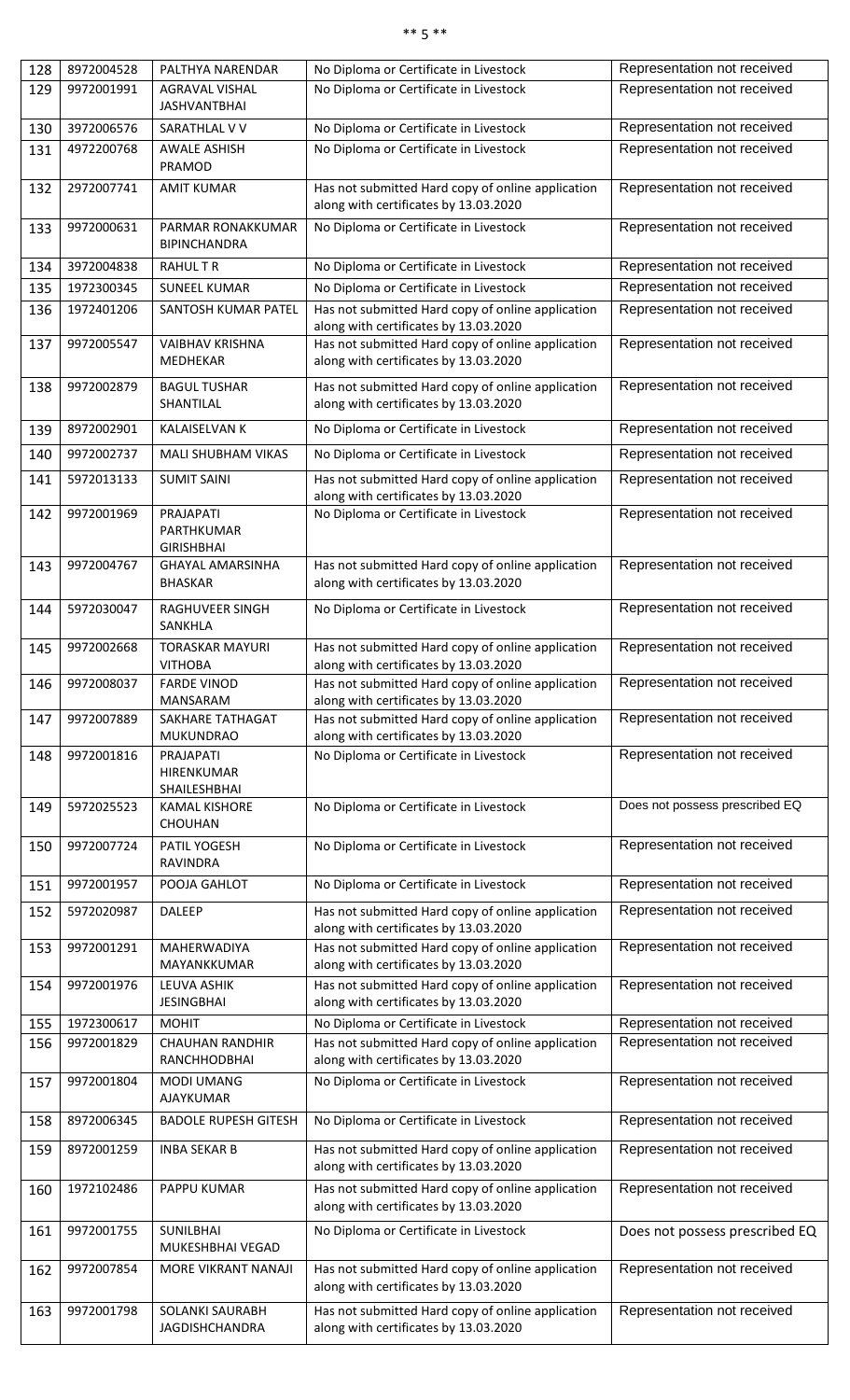# \*\* 6 \*\*

| 164 | 9972001677 | SOLANKI VISHAL<br>PRAVINCHANDRA              | No Diploma or Certificate in Livestock                                                                                              | Representation not received    |
|-----|------------|----------------------------------------------|-------------------------------------------------------------------------------------------------------------------------------------|--------------------------------|
| 165 | 9972001407 | <b>NADODA</b><br>HARSHADKUMAR<br>RAJUBHAI    | No Diploma or Certificate in Livestock                                                                                              | Representation not received    |
| 166 | 9972002378 | PANCHAL<br>CHINTANKUMAR<br>KRUSHNAKUMAR      | Has not submitted Hard copy of online application<br>along with certificates by 13.03.2020                                          | Representation not received    |
| 167 | 5972019375 | <b>KAILASH KUMAR</b><br><b>MEENA</b>         | No Diploma or Certificate in Livestock                                                                                              | Representation not received    |
| 168 | 9972001896 | KADAKAR MRUGESH<br><b>JAGDISHBHAI</b>        | Has not submitted Hard copy of online application<br>along with certificates by 13.03.2020                                          | Representation not received    |
| 169 | 9972001993 | MAKWANA DARSHAN<br>NITESHBHAI                | Has not submitted Hard copy of online application<br>along with certificates by 13.03.2020                                          | Representation not received    |
| 170 | 9972005076 | SOLANKI PREM SANJAY                          | No Diploma or Certificate in Livestock                                                                                              | Representation not received    |
| 171 | 9972001752 | <b>VAGHELA SIDDHARTH</b>                     | Has not submitted Hard copy of online application                                                                                   | Representation not received    |
| 172 | 2972010348 | ANILKUMAR<br><b>SUBASH CHANDRA</b><br>SAHOO  | along with certificates by 13.03.2020<br>Has not submitted Hard copy of online application<br>along with certificates by 13.03.2020 | Representation not received    |
| 173 | 9972002335 | KALARIYA<br>SACHINKUMAR<br>PARMABHAI         | Has not submitted Hard copy of online application<br>along with certificates by 13.03.2020                                          | Representation not received    |
| 174 | 9972000776 | PARMAR JINAL<br>RAMESHBHAI                   | Has not submitted Hard copy of online application<br>along with certificates by 13.03.2020                                          | Representation not received    |
| 175 | 8972003139 | <b>KARANAM</b><br><b>UMAMAHESWARARAO</b>     | Has not submitted Hard copy of online application<br>along with certificates by 13.03.2020                                          | Representation not received    |
| 176 | 9972003372 | <b>VIVEK NATTHU</b><br><b>BHALERAO</b>       | Has not submitted Hard copy of online application<br>along with certificates by 13.03.2020                                          | Representation not received    |
| 177 | 1972102430 | <b>KOMAL KUMARI</b>                          | No Diploma or Certificate in Livestock                                                                                              | Does not possess prescribed EQ |
| 178 | 2972009626 | P SURESH                                     | Has not submitted Hard copy of online application<br>along with certificates by 13.03.2020                                          | Representation not received    |
| 179 | 9972001179 | <b>VAISHNAV MIRALBEN</b><br><b>VIJAYBHAI</b> | Has not submitted Hard copy of online application<br>along with certificates by 13.03.2020                                          | Representation not received    |
| 180 | 9972001610 | <b>DUTT ROHAN</b>                            | Has not submitted Hard copy of online application<br>along with certificates by 13.03.2020                                          | Representation not received    |
| 181 | 9972001960 | AMITKUMAR<br>MAHENDRABHAI<br>RATHOD          | Has not submitted Hard copy of online application<br>along with certificates by 13.03.2020                                          | Representation not received    |
| 182 | 5972001669 | <b>AMIT KUMAR</b>                            | No Diploma or Certificate in Livestock                                                                                              | Representation not received    |
| 183 | 8972005941 | <b>BANOTH NAVEEN</b><br><b>KUMAR</b>         | No Diploma or Certificate in Livestock                                                                                              | Representation not received    |
| 184 | 5972003550 | <b>AMIT KUMAR</b>                            | No Diploma or Certificate in Livestock                                                                                              | Representation not received    |
| 185 | 9972002397 | PATEL JIGNESHKUMAR<br><b>DINESHBHAI</b>      | Has not submitted Hard copy of online application<br>along with certificates by 13.03.2020                                          | Representation not received    |
| 186 | 9972000742 | <b>CHIRAG</b>                                | Has not submitted Hard copy of online application<br>along with certificates by 13.03.2020                                          | Representation not received    |
| 187 | 9972003466 | <b>TUSHAR VINOD</b><br><b>GHODESWAR</b>      | Has not submitted Hard copy of online application<br>along with certificates by 13.03.2020                                          | Representation not received    |
| 188 | 9972001292 | <b>MAKWANA DISHA</b>                         | Has not submitted Hard copy of online application<br>along with certificates by 13.03.2020                                          | Representation not received    |
| 189 | 9972004457 | RAILIWALE REHAN<br><b>BHOJU</b>              | No Diploma or Certificate in Livestock                                                                                              | Representation not received    |
| 190 | 9972001411 | <b>VINAYKUMAR CHAVDA</b>                     | Has not submitted Hard copy of online application<br>along with certificates by 13.03.2020                                          | Representation not received    |
| 191 | 9972004621 | <b>TILE SAMADHAN</b><br><b>AMBADAS</b>       | Has not submitted Hard copy of online application<br>along with certificates by 13.03.2020                                          | Representation not received    |
| 192 | 9972005489 | PALVE RAHUL ASHOK                            | Has not submitted Hard copy of online application<br>along with certificates by 13.03.2020                                          | Representation not received    |
| 193 | 9972005241 | <b>GAURAV CHANDU</b><br><b>GAWAI</b>         | Has not submitted Hard copy of online application<br>along with certificates by 13.03.2020                                          | Representation not received    |
| 194 | 9972002393 | SAMDHIYA VIMAL<br><b>JAGDISHCHANDRA</b>      | Has not submitted Hard copy of online application<br>along with certificates by 13.03.2020                                          | Representation not received    |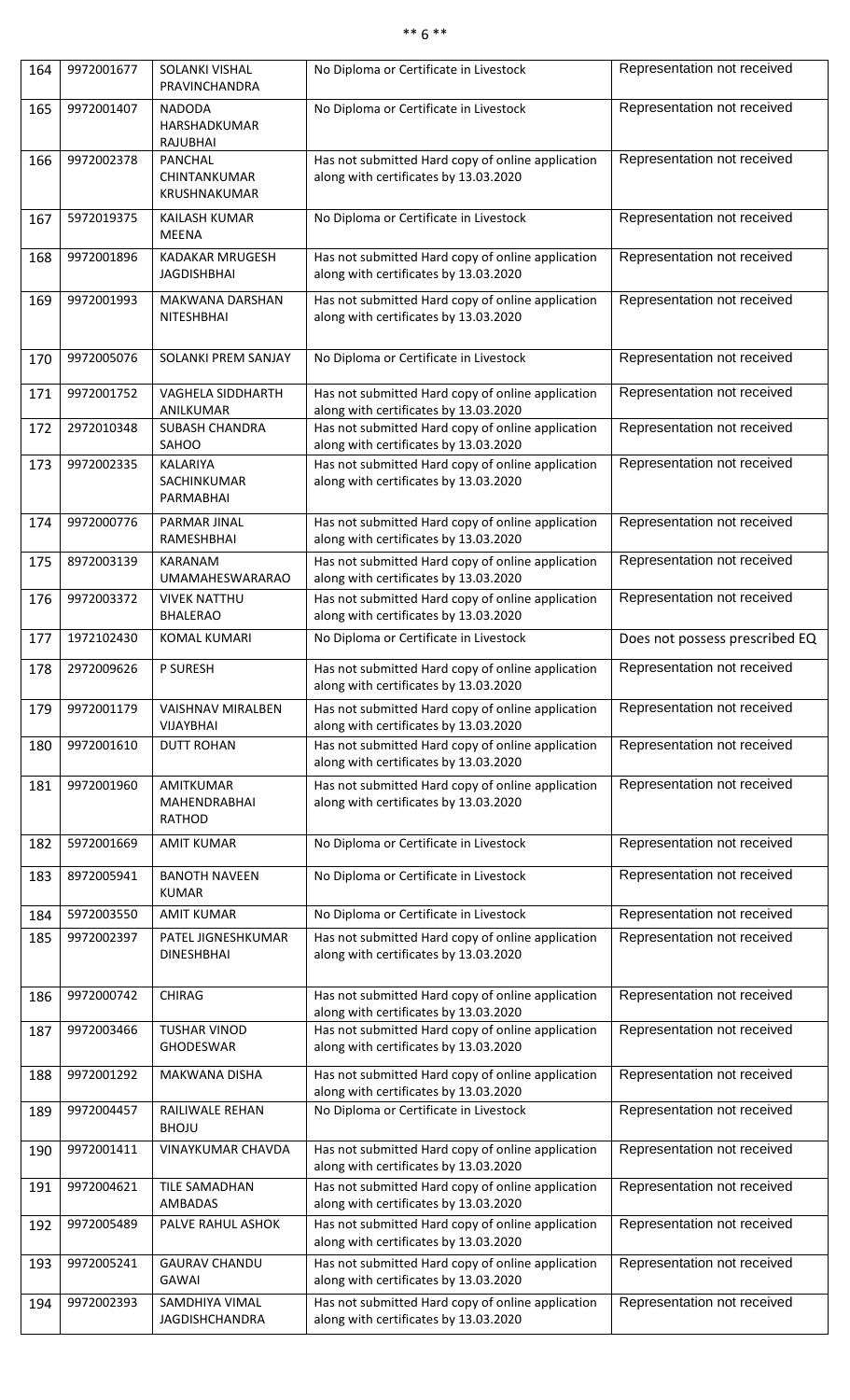#### \*\* 7 \*\*

| 195 | 5972032105 | <b>SUNIL KUMAR RAIGER</b>                          | No Diploma or Certificate in Livestock                                                     | Representation not received |
|-----|------------|----------------------------------------------------|--------------------------------------------------------------------------------------------|-----------------------------|
| 196 | 9972001807 | <b>MAKWANA</b><br>MAULIKKUMAR<br>DHIRAJLAL         | Has not submitted Hard copy of online application<br>along with certificates by 13.03.2020 | Representation not received |
| 197 | 9972001647 | <b>VEGAD</b><br>DARSHANKUMAR<br><b>ODHAVJIBHAI</b> | Has not submitted Hard copy of online application<br>along with certificates by 13.03.2020 | Representation not received |
| 198 | 9972000559 | PALODARA HARDIK<br>MAHESHKUMAR                     | Has not submitted Hard copy of online application<br>along with certificates by 13.03.2020 | Representation not received |
| 199 | 4972000710 | ANUSHREE GONDANE                                   | No Diploma or Certificate in Livestock                                                     | Representation not received |
| 200 | 9972001078 | <b>VAGADIA PARTH</b><br>PANKAJBHAI                 | No Diploma or Certificate in Livestock                                                     | Representation not received |
| 201 | 9972001637 | PINKI KUMARI                                       | No Diploma or Certificate in Livestock                                                     | Representation not received |
| 202 | 9972002421 | PRAJAPATI<br><b>DIPAKKUMAR</b><br><b>RASIKBHAI</b> | Has not submitted Hard copy of online application<br>along with certificates by 13.03.2020 | Representation not received |
| 203 | 9972001430 | PRAJAPATI<br>KEVALKUMAR<br><b>DINESHBHAI</b>       | Has not submitted Hard copy of online application<br>along with certificates by 13.03.2020 | Representation not received |
| 204 | 9972005756 | SHANTANU MAHESH<br>WAGH                            | Has not submitted Hard copy of online application<br>along with certificates by 13.03.2020 | Representation not received |
| 205 | 9972001226 | <b>PATANI</b><br>DARSHANKUMAR<br>KAUSHIKBHAI       | No Diploma or Certificate in Livestock                                                     | Representation not received |
| 206 | 9972004496 | <b>VISHAL SANDEEP</b><br><b>KAMBLE</b>             | Has not submitted Hard copy of online application<br>along with certificates by 13.03.2020 | Representation not received |
| 207 | 4972004203 | <b>HARISH</b><br>SHRIRAMPRABHU<br><b>DHOTE</b>     | No Diploma or Certificate in Livestock                                                     | Representation not received |
| 208 | 8972002271 | JEYA SUDHA J                                       | No Diploma or Certificate in Livestock                                                     | Representation not received |
| 209 | 9972000702 | SAHEEL RAMESHBHAI<br><b>SOLANKI</b>                | No Diploma or Certificate in Livestock                                                     | Representation not received |
| 210 | 4972201203 | <b>GANVIR SONI RAVINDRA</b>                        | Has not submitted Hard copy of online application<br>along with certificates by 13.03.2020 | Representation not received |
| 211 | 9972007576 | <b>BHUSE DNYANESHWAR</b><br><b>BABASAHEB</b>       | Has not submitted Hard copy of online application<br>along with certificates by 13.03.2020 | Representation not received |
| 212 | 9972000899 | DEVMURARI HEMANG<br>JANARDANBHAI                   | Has not submitted Hard copy of online application<br>along with certificates by 13.03.2020 | Representation not received |
| 213 | 9972001616 | PITHADIYA CHIRAG                                   | Has not submitted Hard copy of online application<br>along with certificates by 13.03.2020 | Representation not received |
| 214 | 5972024229 | <b>BHARAT SINGH</b>                                | Has not submitted Hard copy of online application<br>along with certificates by 13.03.2020 | Representation not received |
| 215 | 9972000968 | PARTH PRAKASHKUMAR<br><b>HARIYANI</b>              | Has not submitted Hard copy of online application<br>along with certificates by 13.03.2020 | Representation not received |
| 216 | 9972001593 | <b>MAKVANA JIGNESHBHAI</b><br><b>JINABHAI</b>      | Has not submitted Hard copy of online application<br>along with certificates by 13.03.2020 | Representation not received |
| 217 | 9972002028 | <b>RANA JIGARKUMAR</b><br>ARVINDBHAI               | Has not submitted Hard copy of online application<br>along with certificates by 13.03.2020 | Representation not received |
| 218 | 1972101056 | <b>MANISH KUMAR</b>                                | Has not submitted Hard copy of online application<br>along with certificates by 13.03.2020 | Representation not received |
| 219 | 1972102754 | <b>RAJESH KUMAR</b>                                | Has not submitted Hard copy of online application<br>along with certificates by 13.03.2020 | Representation not received |
| 220 | 9972008189 | <b>CHAVAN YOGESHWARI</b><br><b>BHAGWAN</b>         | Has not submitted Hard copy of online application<br>along with certificates by 13.03.2020 | Representation not received |
| 221 | 9972001914 | PANCHAL KARAN<br>PRAKASHBHAI                       | No Diploma or Certificate in Livestock                                                     | Representation not received |
| 222 | 8972006517 | CHANDALA ANITHA                                    | No Diploma or Certificate in Livestock                                                     | Representation not received |
| 223 | 1972100737 | <b>ANKIT KUMAR</b>                                 | Has not submitted Hard copy of online application<br>along with certificates by 13.03.2020 | Representation not received |